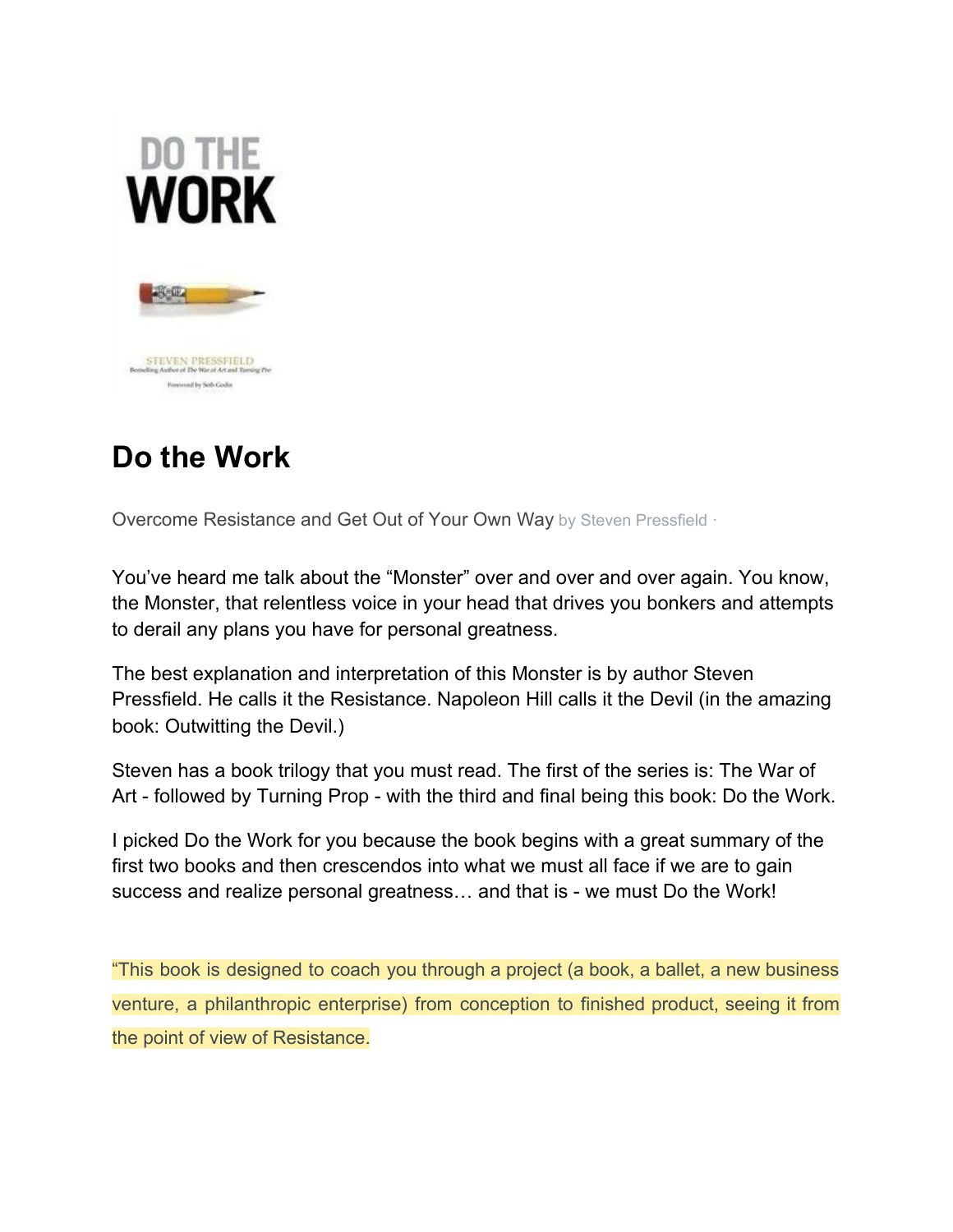We'll hit every predictable Resistance Point along the way—those junctures where fear, self-sabotage, procrastination, self-doubt, and all those other demons we're all so familiar with can be counted on to strike.

Where butts need to be kicked, we shall kick them. Where kinder, gentler methods are called for, we'll get out the kid gloves."

~ Steven Pressfield from *Do the Work*

## **What is Resistance?**

The following is Steven's list in no particular order of activities that trigger the disruption of the Resistance (Monster).

- 1. The pursuit of any "calling"
- 2. The launching of any entrepreneurial venture.
- 3. Any diet of health regimen
- 4. Any program of spiritual advancement.
- 5. Any activity whose aim is the acquisition of chiseled abdominals.
- 6. Any course or program designed to overcome a bad habit or addiction.
- 7. Education of any kind.
- 8. Any act of moral or ethical courage.
- 9. The undertaking of any enterprise whose aim is to help others.
- 10. Any act that entails commitment of the heart (ie: marriage, have children)
- 11. The taking of any principled stand in the face of adversity.

In other words, any act that rejects immediate gratification in favor of long-term growth, health, or integrity (Hard Now Easy Later).

# **EVERYBODY WHO HAS A BODY EXPERIENCES RESISTANCE**

"We're wrong to think we're the only ones struggling with Resistance. Everyone who

has a body experiences Resistance.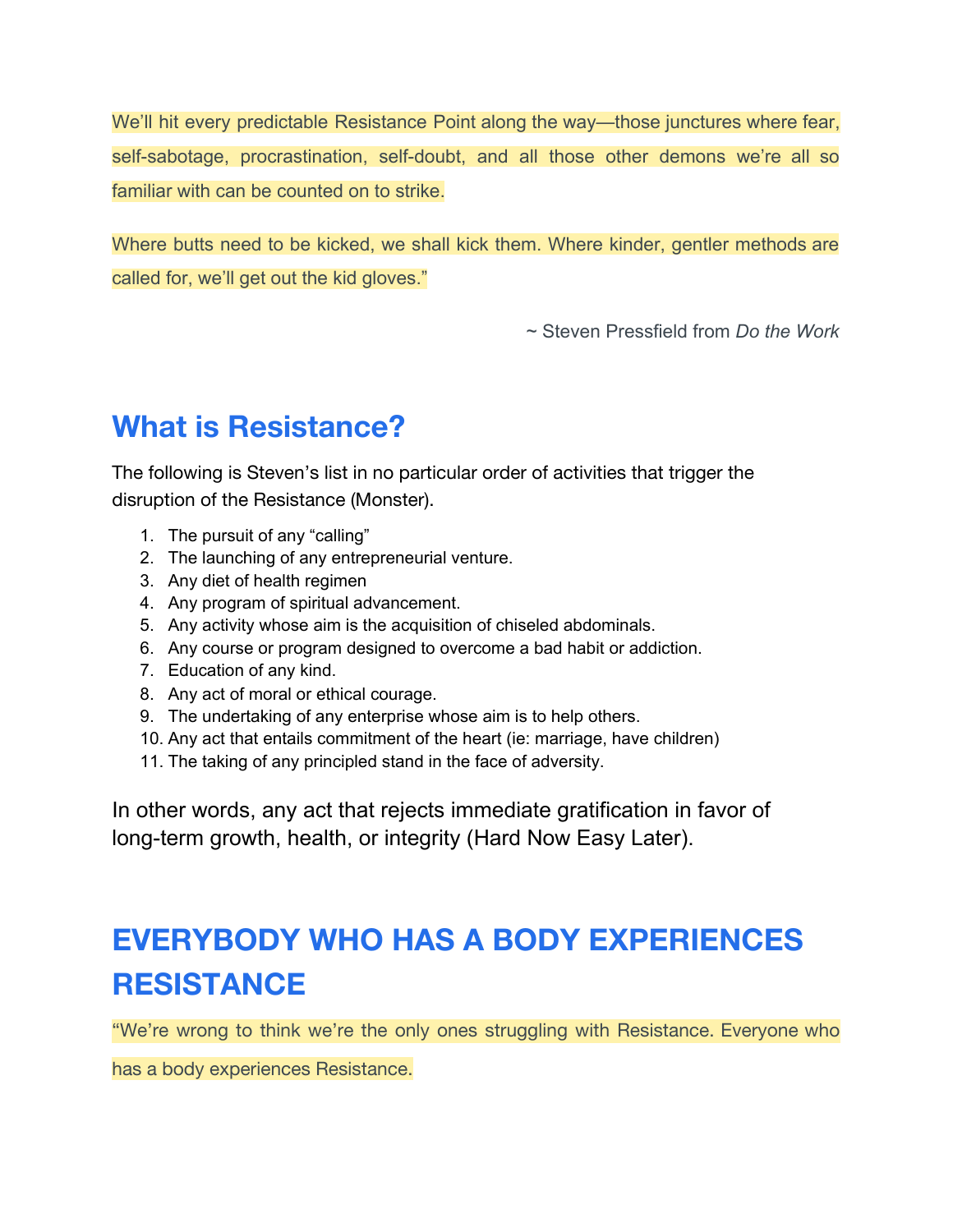Henry Fonda was still throwing up before each stage performance, even when he was seventy-five.

In other words, fear doesn't go away. The warrior and the artist live by the same code of necessity, which dictates that the battle must be fought anew every day."

When we're able to finally grasp the reality that our shortcomings, anxieties, excuses, and problems are really no different than any others... we can make a stand and face down resistance.

*"On the field of the Self stand a knight and a dragon. You are the knight. Resistance is the dragon."*

-Steven Pressfield

#### LOVE THAT QUOTE!

This is exactly what we face on our journey to personal greatness. Standing between us and our destiny is Resistance (the Monster).

### **START BEFORE YOU'RE READY**

"Don't prepare. Begin.

Remember, our enemy is not lack of preparation; it's not the difficulty of the project or the state of the marketplace or the emptiness of our bank account.

The enemy is Resistance.

**The enemy is our chattering brain**, which, if we give it so much as a nanosecond, will start producing excuses, alibis, transparent self-justifications, and a million reasons why we can't/shouldn't/won't do what we know we need to do.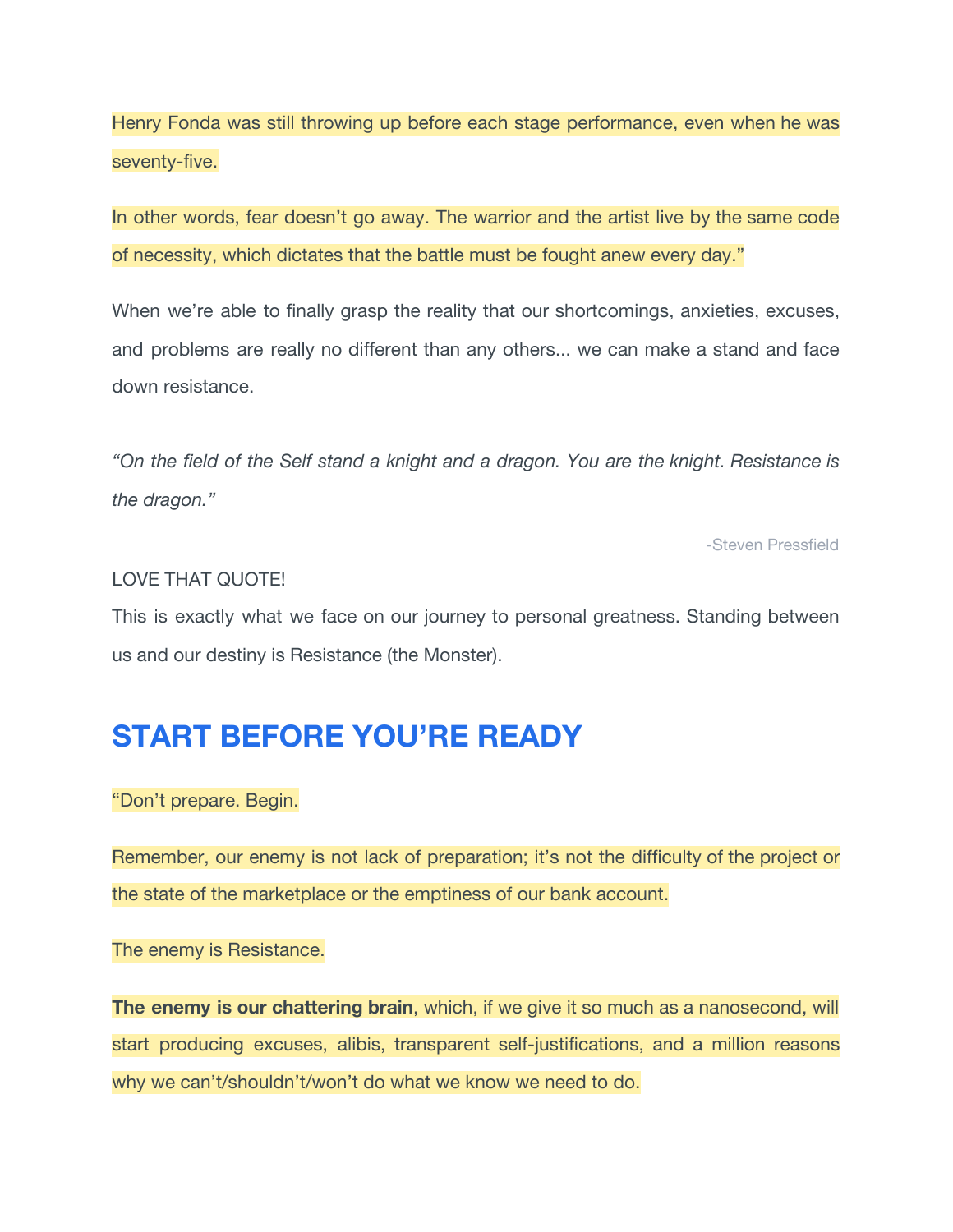#### Start before you're ready."

The enemy is our chattering brain. Always and forever.

How many times have I sat down to write a newsletter article or even a short email for Inner Circle Members… and then nothing. Or more typical - "Hey, better check my email real fast. Now Facebook. Oh I got a text from Sparkle." So on and so forth.

That's the Resistance distracting me from my important work.

Get started. In fact, start before your ready.

Or as Johann Wolfgang von Goethe told us back in the late 1700's: *"Whatever you can do or dream you can, begin it. Boldness has genius, power and magic in it.' Begin it now."*

## **KEEP WORKING**

"Stephen King has confessed that he works every day. Fourth of July, his birthday, Christmas.

I love that. Particularly at this stage—what Seth Godin calls 'thrashing' (a very evocative term)—momentum is everything. Keep it going.

How much time can you spare today?

For that interval, close the door and—short of a family emergency or outbreak of World War III-don't let anybody in.

Keep working. Keep working. Keep working."

Or as Dory told us, "Keep swimming. Just keep swimming."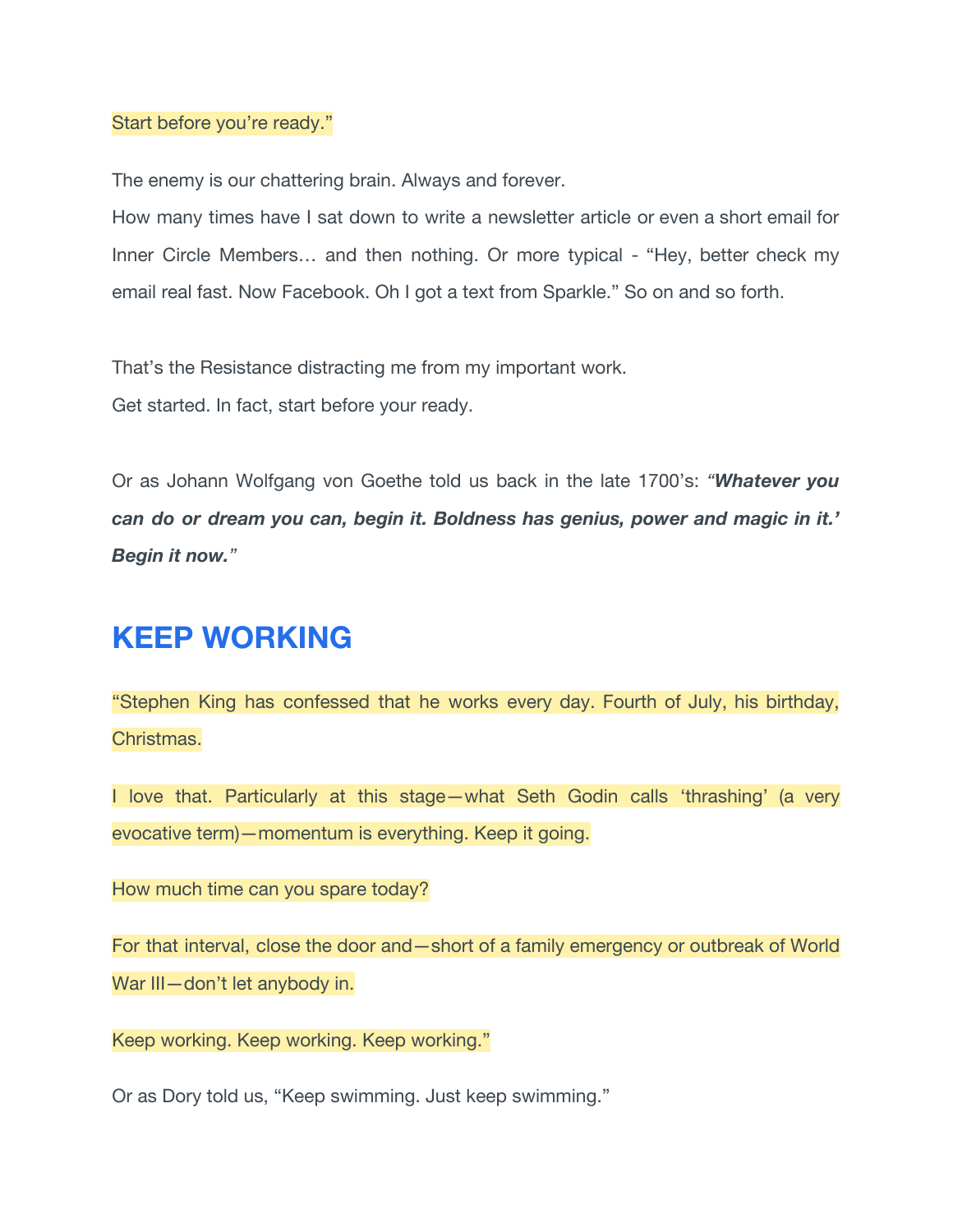## **THOUGHTS VS. CHATTER**

"Have you meditated? Then you know what it feels like to shift your consciousness to a witnessing mode and to watch thoughts arise, float across your awareness, and then drift away, to be replaced by the next thought and the thought after that.

These are not thoughts. They are chatter.

I was thirty years old before I had an actual thought. Everything up until then was either what Buddhists call 'monkey mind' chatter or the reflexive regurgitation of whatever my parents or teachers said, or whatever I saw on the news or read in a book, or heard somebody rap about, hanging around the street corner.

In this book, when I say 'Don't think,' what I mean is: don't listen to the chatter. Pay no attention to those rambling, disjointed images and notions that drift across the movie screen of your mind.

Those are not your thoughts. They are chatter. They are Resistance."

Wow! This is so good. Reminds me of the predicament most find themselves in as life wanders by... fatness, brokenness, and dumbness =>> The Three Deadly Diseases of Despair for which nearly all real estate agents (and all adult Americans) suffer.

The sad but true reality is that Most all agents suffer lives of quiet desperation.

Why?

First, people spend the majority of their time without an original thought. Therefore their thoughts are funneled into their brains by the media, advertisers, parents, a broken system of education, friends, and worst of all the Monster.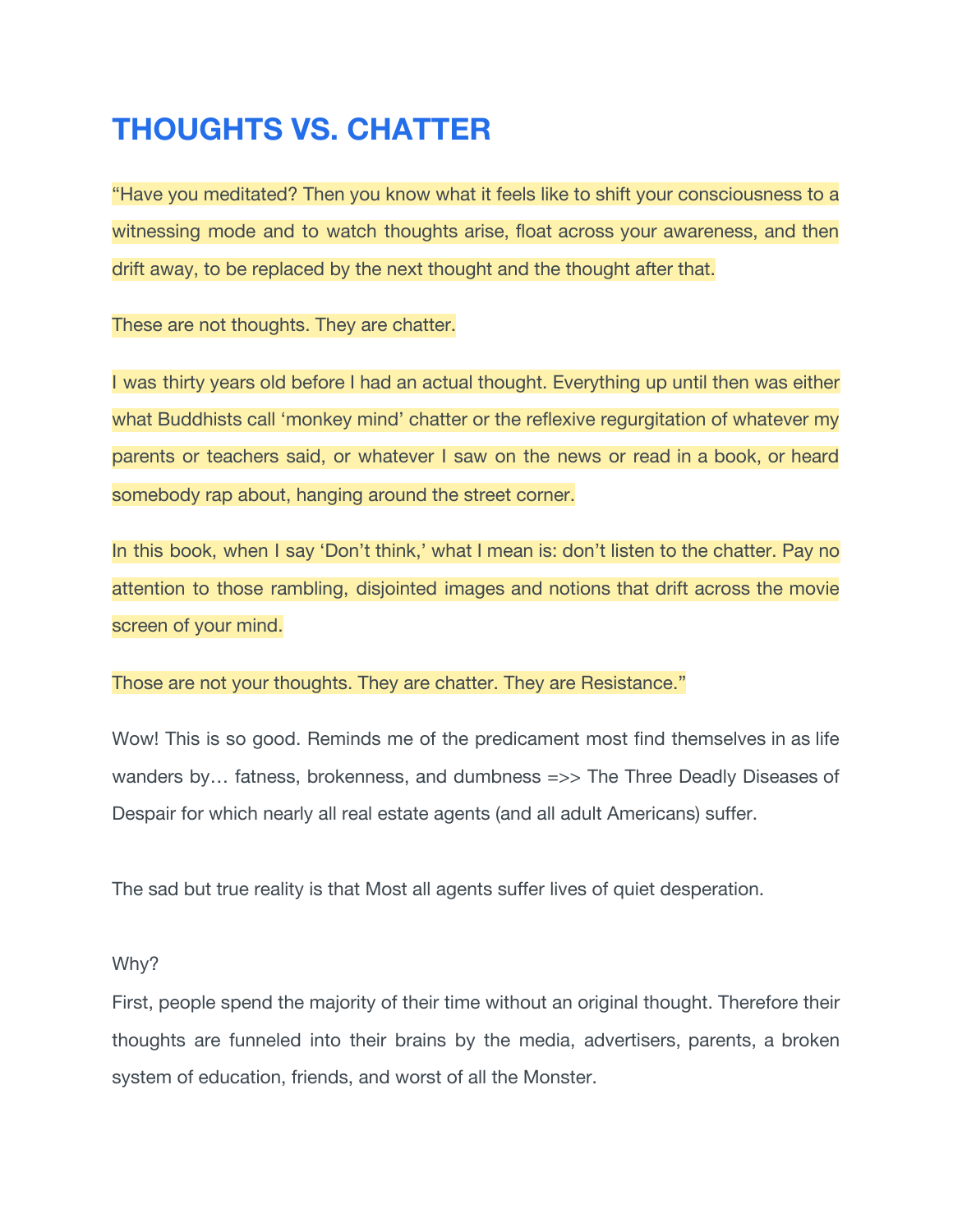When you follow the herd and scratch with the turkeys you cannot possibly expect any other life than that of a turkey.

Stop listening to the news, stop taking advice from buttholes, stop scratching around with the turkeys, and stop being influenced by anyone other than your best self.

#### How?

Listen to the "whisper" voice inside of your heart and your soul. That is your true self. That is your greater self. Follow that voice to the promised land.

Follow the 7 Sacred Secrets of Success inside the Good Life Inner Circle and the rest will take care of itself. (followed immediately after consistent HARD WORK).

### **SHIP!!!**

"Why does Seth Godin place so much emphasis on 'shipping'?

Because finishing is the critical part of any project. If we can't finish, all our work is for nothing.

When we ship, we declare our stuff ready for prime time. We pack it in a FedEx box and send it out into the world. Our movie hits the screens, our smart phone arrives in stores, our musical opens on Broadway.

It takes balls of steel to ship."

You know how I feel about Seth Godin - so I love any reference to him and his words. I've used the phrase "ship it" many times around my office.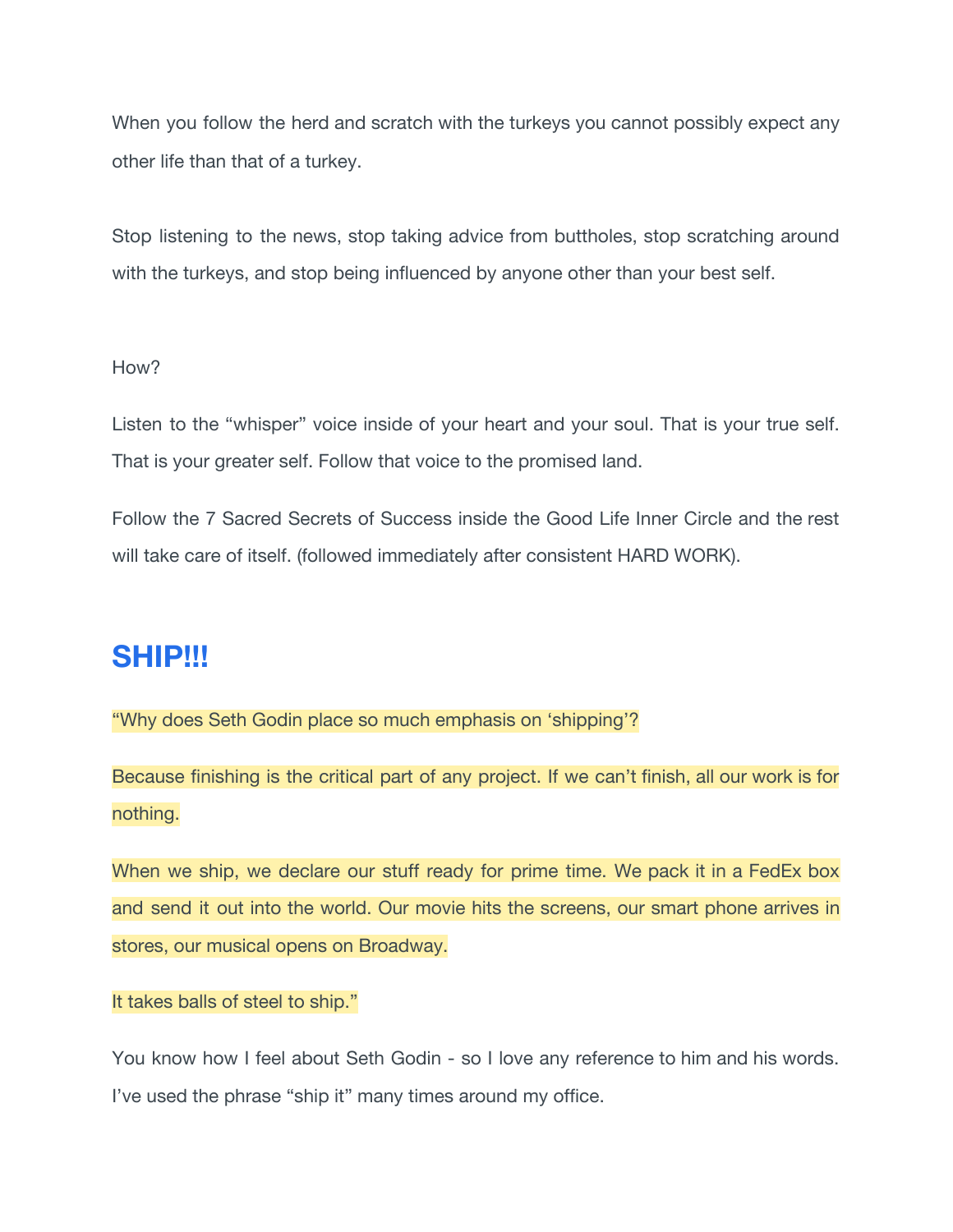My favorite mentor, Dan Kennedy, has a phrase he uses which is perfect for this conversation: "Good, is good enough."

We have the BEGINNING where we conceive and initiate the project. The MIDDLE where we do the work. And the END where it's all about one thing: SHIPPING!

After fighting through all the initial Resistance, we meet the final and perhaps the most difficult challenge. It's time to share our work with the world. It's time to ship.

This is the moment when a Good Lifer writes their **newsletter** using personal stories, from the heart sentiment, allowing for themselves to be vulnerable… and now it's time to hit send or seal the envelope. The Resistance will for sure show up AGAIN. Don't back down. Send it. Mail it. Good is good enough.

Ship. Ship. Ship.

### **THE DREAM**

"Sometimes when Resistance is kicking my butt (which it does, all the time), I flash on Charles Lindbergh. What symphony of Resistance must have been playing in his head when he was struggling to raise the funding for his attempt to fly across the Atlantic solo?

'You're too young, you're too inexperienced; you've got no credentials, no credibility. Everyone who's tried this has failed and you will, too. It can't be done. Your plane will crash, you're going to drown, you're a madman who is attempting the impossible and you deserve whatever dire fate befalls you!'

What saw Lindy through?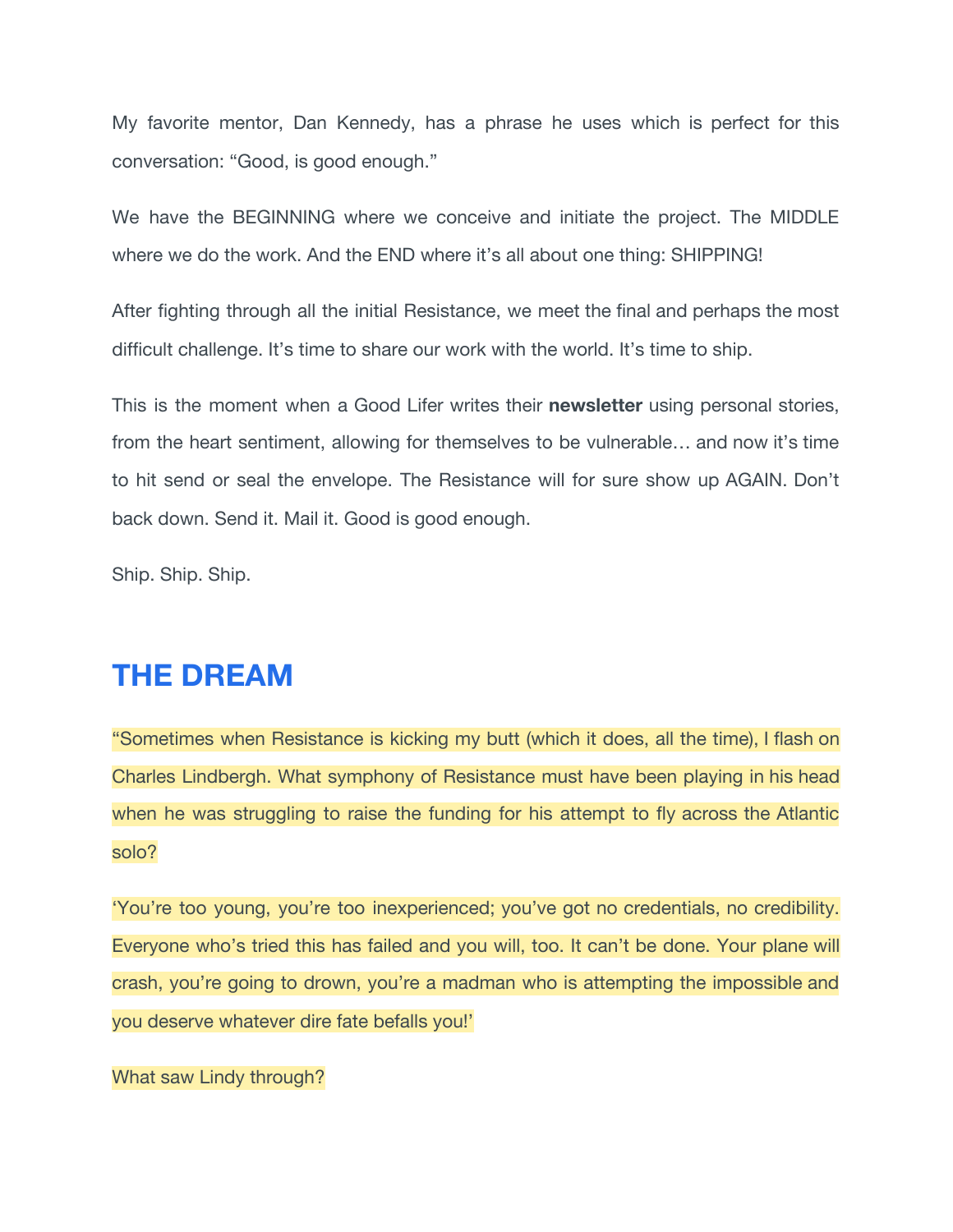It can only be the dream.

Love of the idea.

How cool would it be, in 1927, to land at Le Bourget field outside Paris, having flown from New York, solo and non-stop, before anyone else had ever done it?"

That would be soooo cool!

It's 1927.

No one had ever flown solo and non-stop across the Atlantic. A big prize was established for the first one to do it. Some of the best aviators of the day had died trying.

You're an unknown kid who thinks he can do it.

Imagine the Resistance you'd get (internal + external) trying to make that happen!!!

What would sustain you? The DREAM.

Simple question: What's YOUR dream?

To end this session of book notes I wanted to recap by using the middle of the book that Steven called, "The Belly of the Beast."

**The Seven Principles** and Two Tests of the Resistance.

Principle #1: There is an enemy. This recognition alone is enormously powerful.

Principle #2: This enemy is Implacable (unable to be placated; relentless << I had to look this up, lol). Steven says, "Its aim is not to obstruct you or hamper or to impede. Its aim is to kill." << HOLY SHIT!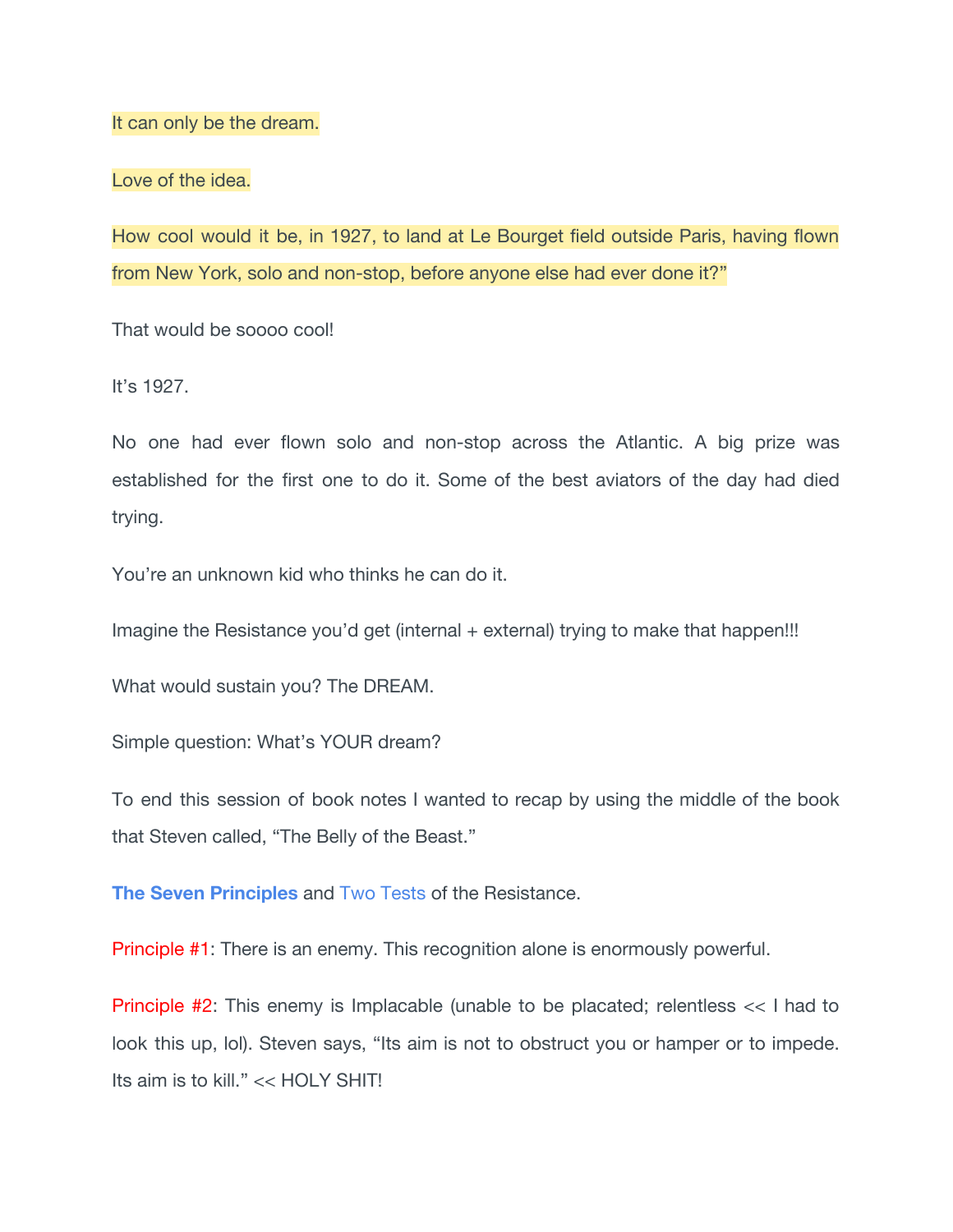Principle #3: This Enemy is Inside You. Resistance is not a peripheral opponent. It comes from us. The enemy is inside you.

Principle #4: The Enemy is Inside You, But it is Not You. You are to blame for the voices of Resistance you hear in your head.

Principle #5: The "Real You" Must Duel the "Resistance You." On the field of the Self stand a knight and a dragon. You are the knight and resistance is the dragon.

Principle #6: Resistance Arises Second. What comes first is the idea, the passion, the dream of the work we are so excited to create that it scares the hell out of us. Resistance is the shadow cast by the innovative self's sun.

(Again, holy shit!!!)

Principle #7: The Opposite of Resistance is Assistance. In myths and legends, the knight is always aided in his quest to slay the dragon. Same theme with the Hero's Journey (read The Hero with a Thousand Faces by Joseph Campbell, watch the Netflix documentary - The Power of Myth, and watch [Finding Joe](https://www.youtube.com/watch?v=s8nFACrLxr0) on Youtube.)

Inside the Good Life I am your aid. **I will assist you as best I can on your hero's journey to personal greatness.**

Now the Two Tests. (\*Each question has only one correct answer)

Test #1: How bad do you want it?

Multiple Choice: Dabbling - Interested - Intrigued but Uncertain - Passionate - Totally Committed.

If your answer is NOT the last choice, Steven says to put the book down and throw it away.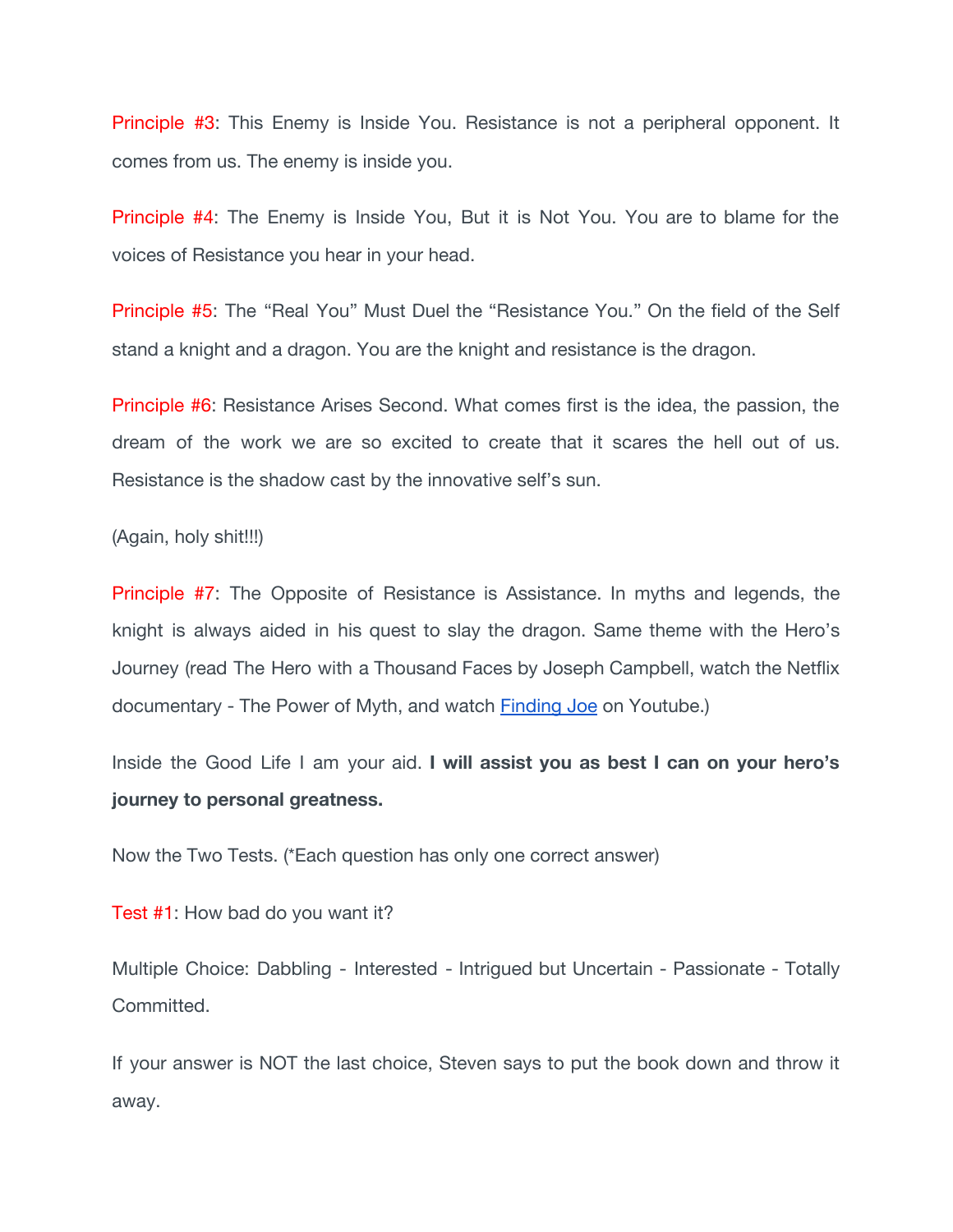Test #2: Why do you want it?

Again, multiple choice:

- For attracting the opposite sex
- The money
- For fame
- Because I deserve it
- For power
- Th prove my parents (teacher, ex-spouse, etc) wrong
- To serve my vision of how life/mankind ought to be
- For fun or beauty
- Because I have no choice

Again, the last answer is the ONLY acceptable answer. Powerful stuff isn't it?

## **START AGAIN!**

"I was living in a little town in northern California when I finally, after seventeen years of trying, finished my first novel. I drove over to my friend and mentor Paul Rink's house and told him what I had done. 'Good for you,' he said. 'Now start the next one.'

That's what I say to you now.

Take the rest of the day off. Take your wife or husband out to dinner. Pop some champagne. Give yourself a standing ovation.

**Then get back to work**. Begin the next one tomorrow.

Stay stupid.